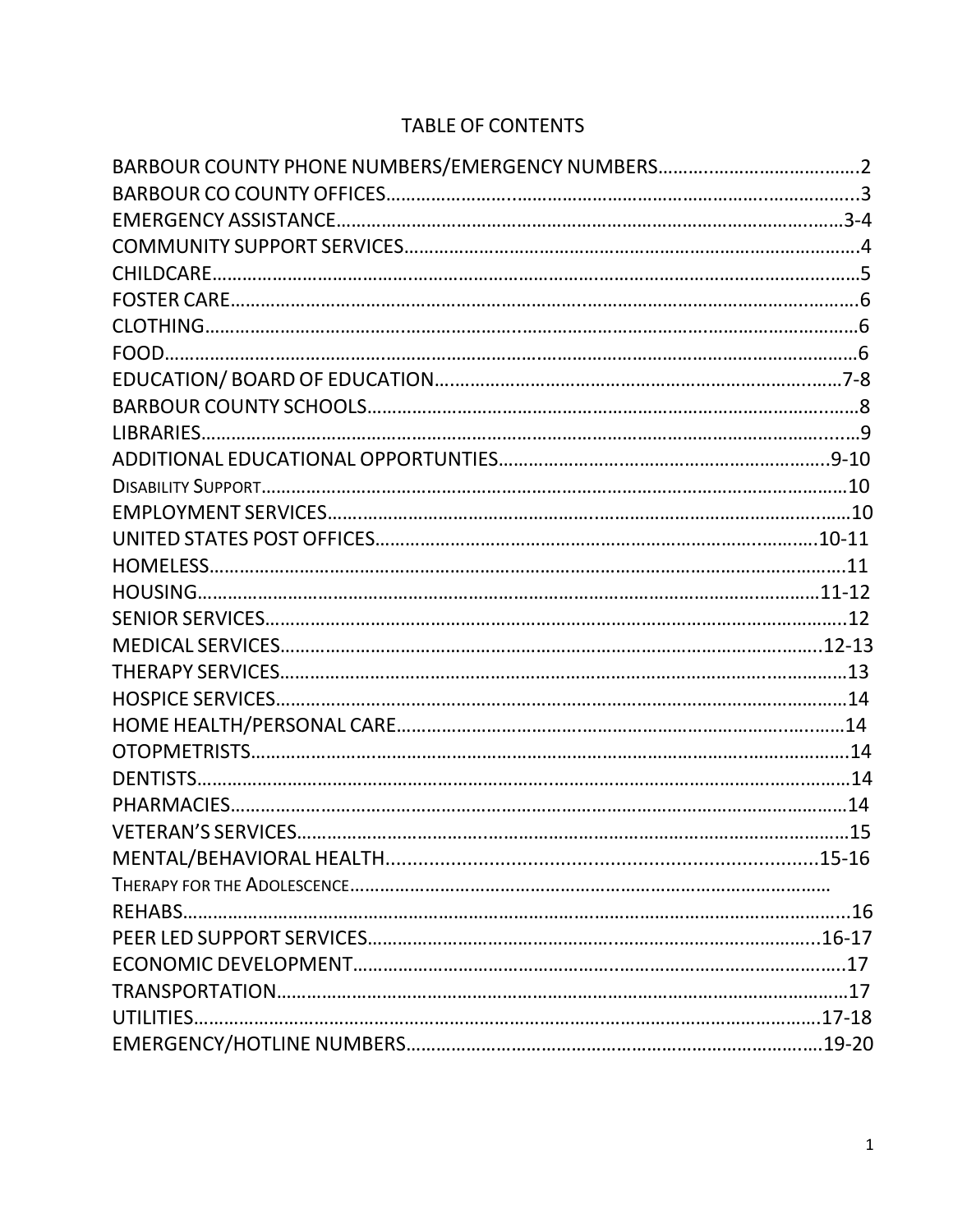# **BARBOUR COUNTY PHONE NUMBERS**

## **Ambulance Services**

Belington Barbour County First Out EMS 304-823-2010 304-457-2037 304-940-2029

# **Fire Departments**

**Law Enforcement**

Belington Junior Junior Philippi 304-823-1234 304-823-1656 304-457-1234

304-457-2352 304-457-1101 304-825-6983

Sheriff Department State Police **DNR Wildlife Division** 

Belington City **Philippi City** Junior City 304-823-1611 304-457-3700 304-823-1829

# **Mayor's Offices**

PO Box 926 PO Box 247 PO Box 460 Belington, WV 26250 Junior, WV 26275 Philippi, WV 26416 304-823-1611 304-823-1829 304-457-3700

Belington **Disk and American** Junior **Philippi** 

# **BARBOUR COUNTY OFFICES**

| Assessor's Office       | OEM/911 Center              | <b>Circuit Clerks Office</b> |
|-------------------------|-----------------------------|------------------------------|
| 304-457-2336            | 304-457-5167                | 304-457-4715                 |
| <b>Family Court</b>     | <b>County Clerk</b>         | <b>Community Corrections</b> |
| 304-457-3483            | 304-457-2232                | 304-457-4715                 |
| <b>County Reporter</b>  | <b>Prosecuting Attorney</b> | <b>Sheriffs Office</b>       |
| 304-457-4565            | 304-457-1811                | 304-457-2352                 |
| <b>Probation Office</b> | <b>Magistrate Clerk</b>     | <b>Tax Office</b>            |
| 304-265-0351            | 304-457-3676                | 304-457-2881                 |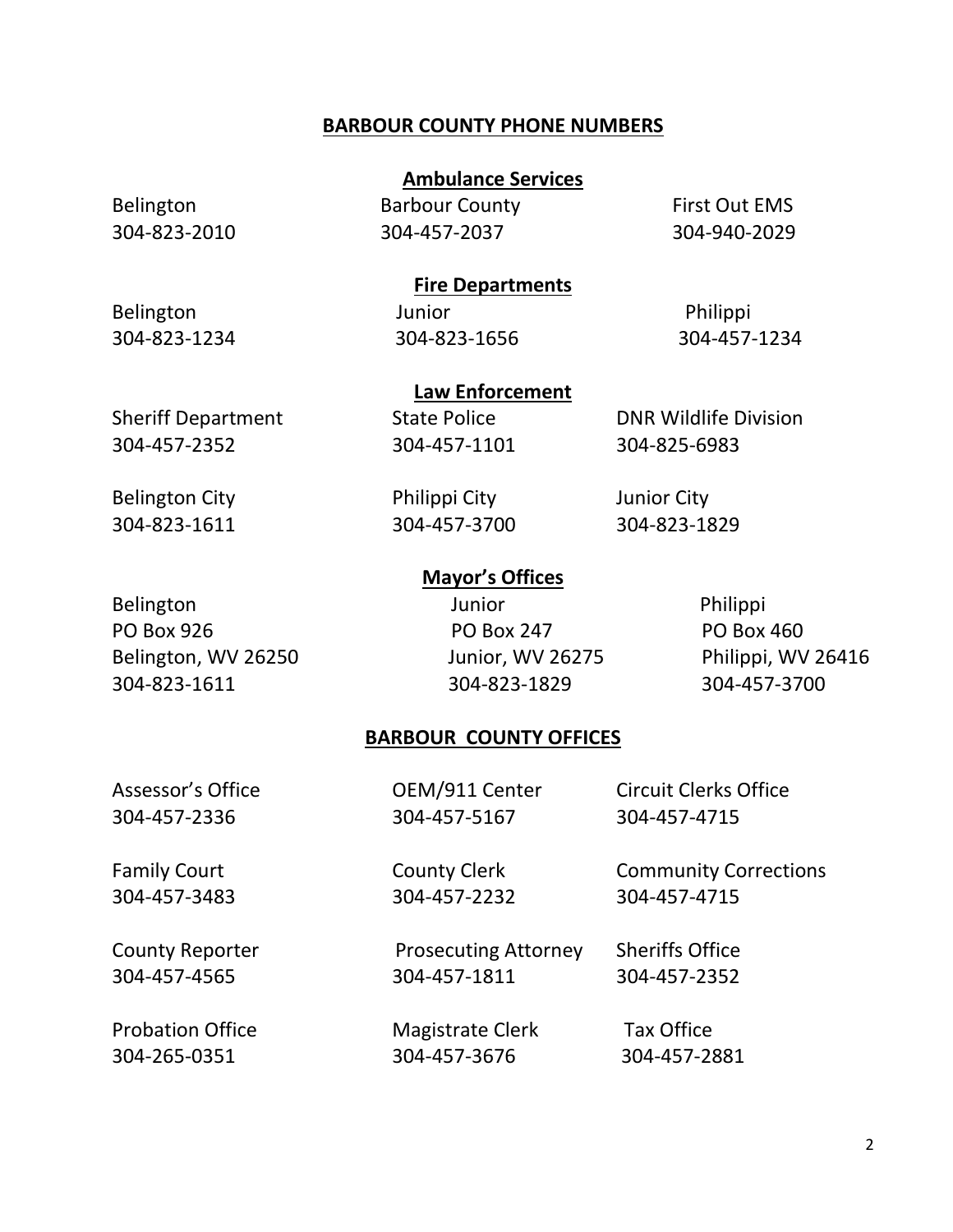# **EMERGENCY ASSISTANCE**

#### Dept. of Health and Human Resources Salvation Army

271 Mattaliano Dr 111 Beech St Philippi, WV 26416 Grafton Wv 26354 304-457-9030 304-265-3565

48 Mason St 15968 BC Highway Philippi, WV 26416 Philippi Wv 26416 304-457-1295 304-457-3420 www.heartandhandhouse.org www.ncwvaa.org

# 109 Wabash Ave 17 W Washington St Philippi, WV 26416 **Grafton**, WV 26354 304-457-5020 304-265-3091 304-636-8433 Open Tuesdays and Thursdays [www.centersaginstvolence.org](http://www.centersaginstvolence.org/) 9 am – 2:30 pm

Office of Emergency Management The Lions Club - Philippi 111 overlook Dr 7 N Main St Philippi Wv 26416 **Philippi Wv 26416** 304-457-5167 304-457-3529 [www.barbour911.com](http://www.barbour911.com/)

www.wvdhhr.org salvationarmymwv.org salvationarmymwv.org

Heart and Hand North Central Community Actions

### **Centers Against Violence** Catholic Community Services

# **COMMUNITY SUPPORT SERVICES**

Family Resource Network **World Vision** 84 S Main St 259 Chestnut St Philippi, WV 26416 Philippi, WV 26416

Heart and Hand New Yision 48 mason St Po Box 425 Philippi, WV 26416 Philippi, WV 26416 304-457-1295 304-457-2971 Ext 24 [www.heartandhandhouse.org](http://www.heartandhandhouse.org/) [www.nvre.org](http://www.nvre.org/) www.nvre.org

304-457-2691 304-457-6612 or 304-457-5270 [www.worldvisionusprograms.org](http://www.worldvisionusprograms.org/)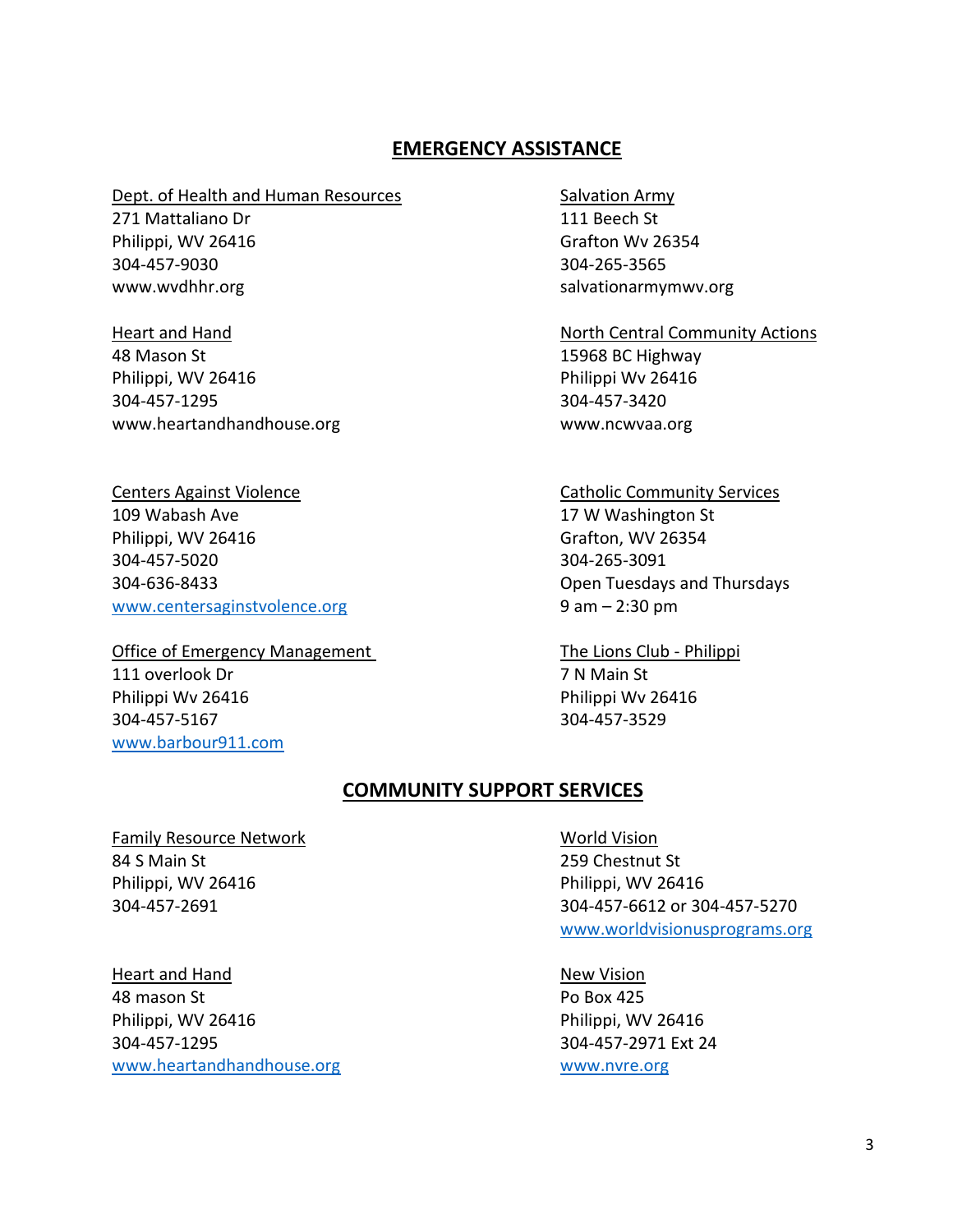Parents as Teachers Salvation Army 84 S Main St 111 Beech St Philippi, WV 26416 Grafton, WV 26354 304-457-2691 304-265-3565

WVU Extension Office Right from the Start 16348 Barbour County Hwy 1368 Anmore Rd STE 102 Philippi, WV 26416 Bridgeport, WV 26330 304-457-3254 304-624-7979 www.bcwvextension.wvu.edu/barbour Fax: 304-624-7987

WV Healthy Start Fatherhood Project WV Healthy Start Hapi Project Morgantown, WV 26506 PO Box 9186 304-293-3840 Morgantown, WV 26506 1-866-738-HAPI (4274) 304-493-3840

PO Box 9186 **Helping Appalachian Parents & Infants** 

### **CHILDCARE**

#### Mountain Heart Child Care **Kaylee Haney** Kaylee Haney

965 Yates Ave 138 Carpenter Ln Grafton Wv 26354 **Belington Wv 26250** 304-265-0142 304-704-1502 www.mountainheartwv.org

Kid Care Daycare The Wee Train 5540 Elk Creek Rd Po Box 36 Philippi, WV 26416 **Various Accord Philippi, WV 26416** Junior Wv 26275 304-457-5219 304-823-2911

304-613-8682 304-457-1812

Sarah Haddix **Regina Daft** 

304-476-0620 304-457-1824

The Learning Tree **Example 20** and the Erynn Poling Tree 304-841-6408 304-641-9884

Karen Clifton Shelia Daugherty 371 Briarpatch Rd 2607 Briarpatch Rd Philippi, WV 26416 Philippi, WV 26416

288 S Main st 1111 Mt Olive Rd Philippi, WV 26416 Philippi, WV 26416

635 S Main St 233 Lower Hackers Creek Rd Philippi Wv 26416 **Philippi** Wv 26416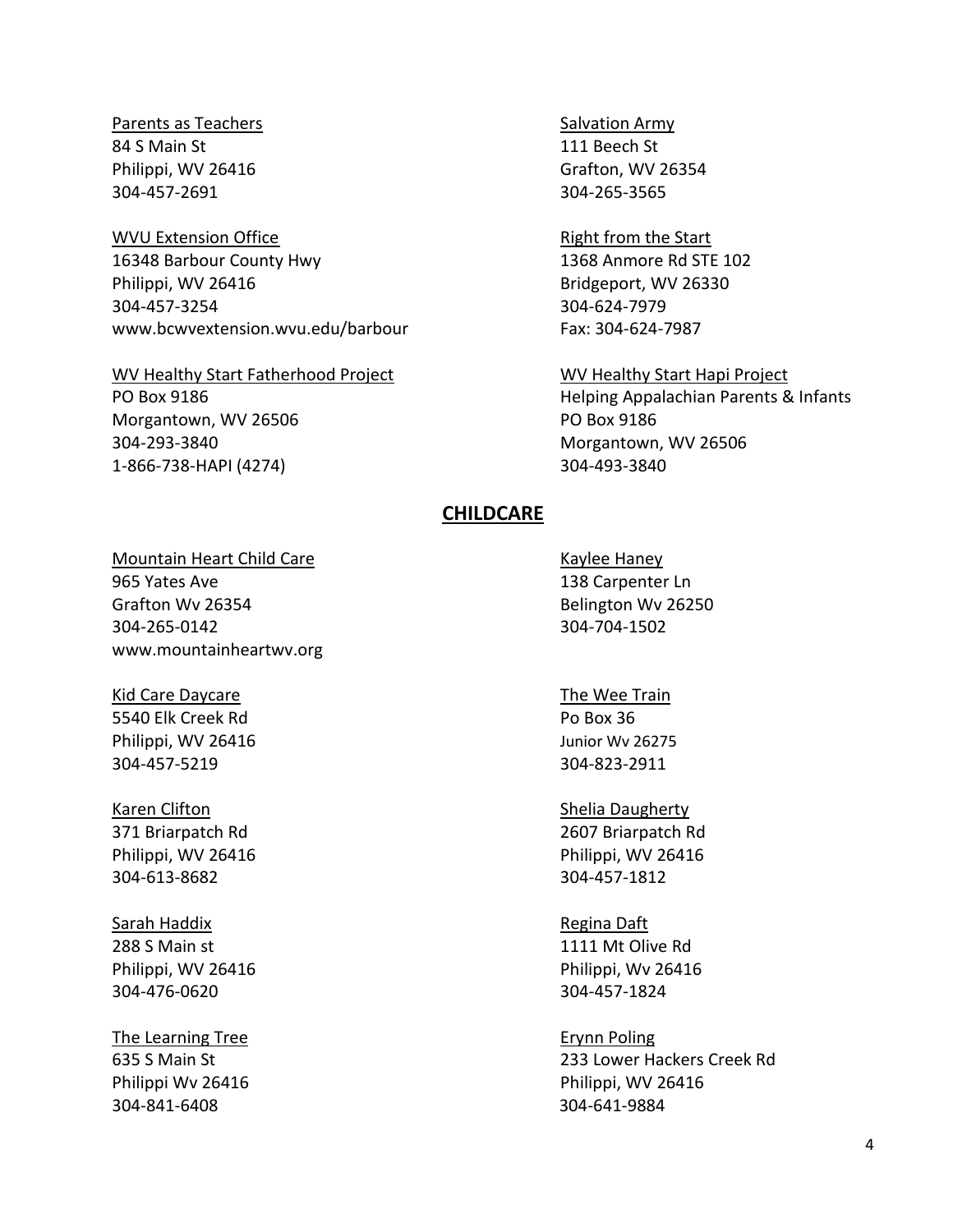# 20333 BC Highway 261 S Beverly Pike 304-457-1801 304-614-8511

Yvonne Howell **Michelle Foy** 8 Curtis Lane 1541 Talbott Rd 304-8233872 304-823-2590

Vickie Reel Nickie Reel Sheila Daugherty 321 Laurel Point Rd 2607 Briar Patch Rd Belington Wv 26250 **Philippi Wv 26416** 304-613-2160 304-457-1812

## Sarah Cobb 38 North High Philippi Wv 26416 304-457-3467

# Diana Armstrong Maureen Lasky-Setchell Philippi, WV 26416 Belington, WV 26250

Belington, WV 26250 Belington, WV 26250

# **FOSTER CARE**

Genesis Foster Care & Adoption Services Mission Wv PO Box 546 168 midland trail Suit 1 Clarksburg, WV 26302 Hurricane Wv 25526 304-615-1289 304-562-0723 [www.genesiswv.org](http://www.genesiswv.org/) [mwv@missionwv.gov](mailto:mwv@missionwv.gov)

304-538-8111 ext. 3 304-788-2342 [tberg@potamaccenter.com](mailto:tberg@potamaccenter.com) [sbrowning@bumfs.org](mailto:sbrowning@bumfs.org)

Potomac Center **Burlington United Methodist** 

# **CLOTHING**

Heart and Hand – Philippi **Heart and Hand – Belington** 38 S Walnut St 206 Bridge St Philippi, WV 26416 Belington, WV 26250 304-457-3816 304-823-2465

Hope's Mission Thrift Store [www.havenofhopewv.com](http://www.havenofhopewv.com/) 19 N Main St Philippi, WV 26416 304-457-6888

[www.heartandhandhouse.org](http://www.heartandhandhouse.org/) [www.heartandhandhouse.org](http://www.heartandhandhouse.org/)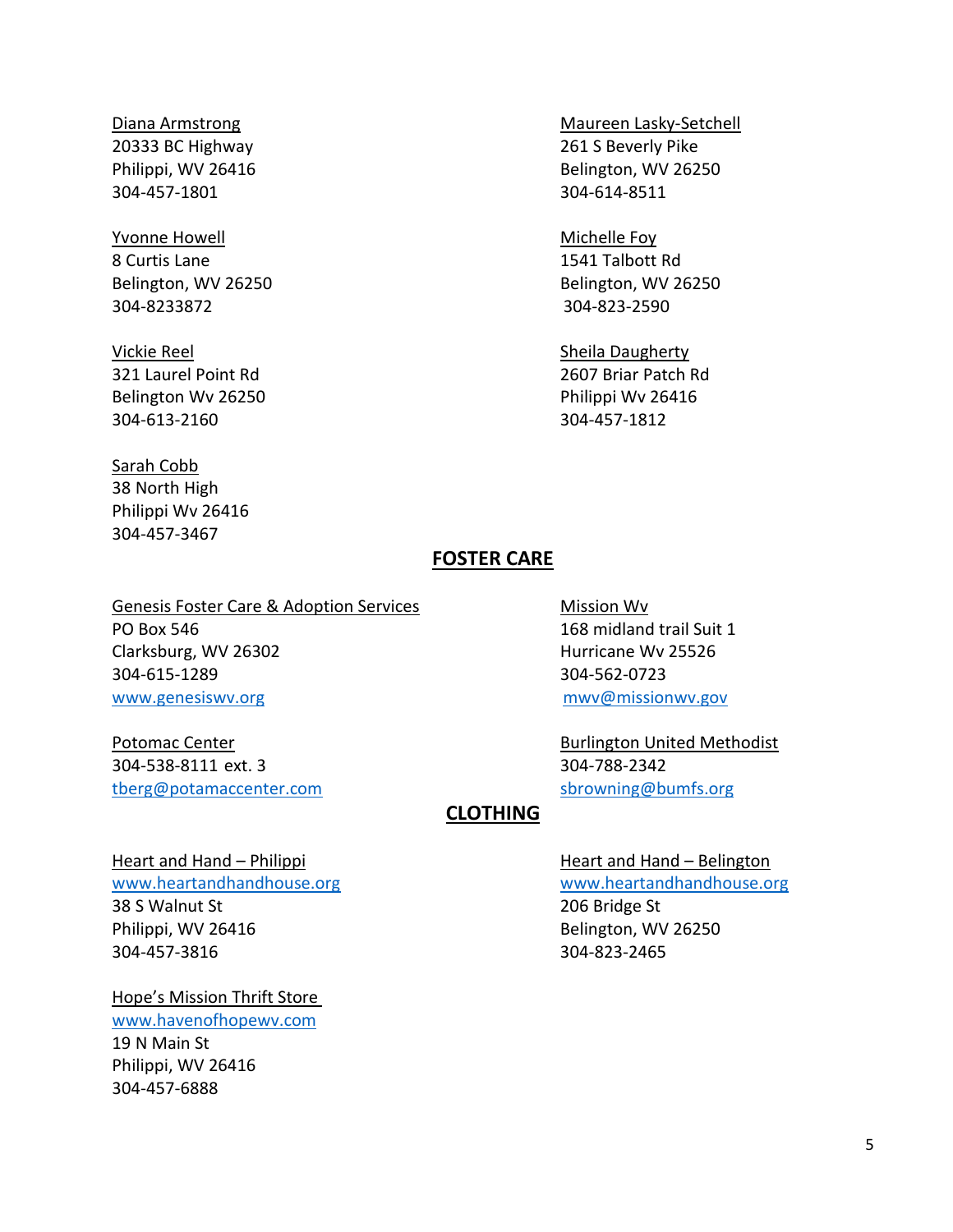#### Heart and Hand Food Pantry **Haven of Hope Food Pantry**

[www.heartandhandhouse.org](http://www.heartandhandhouse.org/) [www.havenofhopewv.com](http://www.havenofhopewv.com/) 48 Mason St 816 Hanger Rd Philippi, WV 26416 Belington WV 26250 304-457-1295 304-823-3428

[www.bcscwv.org](http://www.bcscwv.org/) **Program (WIC)** 47 Church St 23 Wabash Ave 304-457-4545 304-457-3733

107 S Main St 107 S Main St 304-457-5771 304-265-3565

# **FOOD**

Meals on Wheels Women, Infants, and Children Philippi, WV 26416 Philippi WV 26416 304-636-8100 [www.wicprograms.org](http://www.wicprograms.org/)

# Garden Market **Salvation Army -Food Pantry**

Philippi Wv 26416 **Grafton Wv 26354** 

# **EDUCATION**

### **Barbour County Board of Education**

# Barbour County Board of Education and Jeff Woofter

[www.wvschools.com/barbourcountyschools](http://www.wvschools.com/barbourcountyschools) Superintendent 45 School St [jwoffter@k12.wv.us](mailto:jwoffter@k12.wv.us)

Philippi, WV 26416 **Ext 1022** 304-457-3030 Fax: 304-457-3559

Jeff Kittle **Heather Bowen** Ext 1033 Ext 1032

Mike Ferguson Numberly Moats [mferguson@k12.wv.us](mailto:mferguson@k12.wv.us) [kdmoats@k12.wv.us](mailto:kdmoats@k12.wv.us) Ext 1021 Ext 1026

Assistant Superintendent Support Secretary of Student Support Services [jkittle@k12.wv.us](mailto:jkittle@k12.wv.us) hbowen@k12.wv.us

Student Support Services/ Technology Secretary of Curriculum/Federal Programs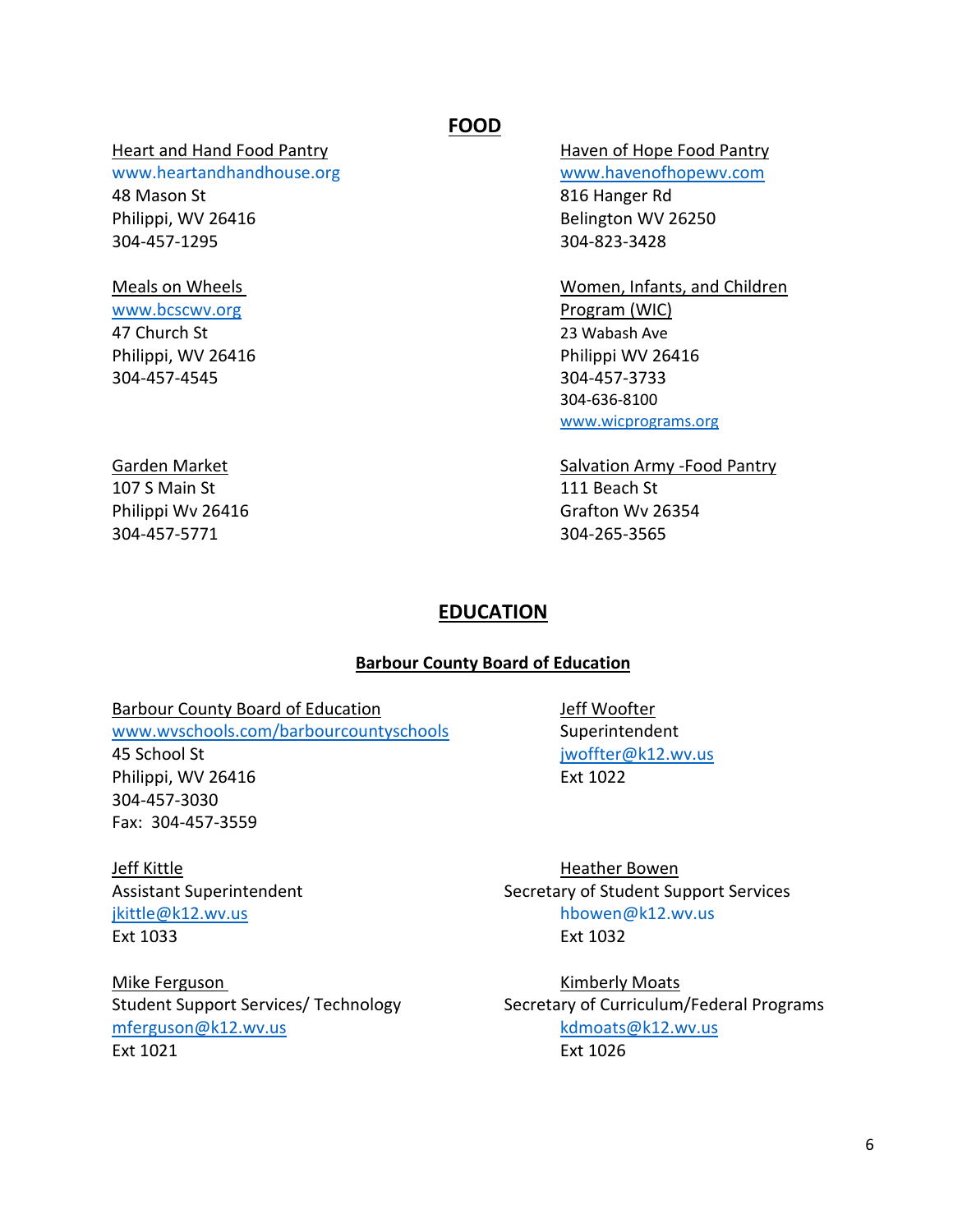Annette Hughart **Amanda Huff** Treasure/Chief school Business Official Payroll/Benefits [ahughart@k12.wv.us](mailto:ahughart@k12.wv.us) ahuff@k12.wv.us Ext 1034 Ext 1036

Lisa Lepsch Ronda Jones Ext 1024 Ext 1029

Homer Talbott **Connie Mundy** Administrative Assistant/Personnel Title I Director/Manager of C&I K-5 [htalbott@k12.wv.us](mailto:htalbott@k12.wv.us) [cmundy@k12.wv.us](mailto:cmundy@k12.wv.us) Ext 1031 Ext 1025

David Neff **Alex Pugh** Director of Personnel/Attendance Accounts Payable [dbneff@k12.wv.us](mailto:dbneff@k12.wv.us) [alex.pugh@k12.wv.us](mailto:alex.pugh@k12.wv.us) Ext 1011 Ext 1038

Bus Garage Lisa Knight [lisa.knight@k12.wv.us](mailto:lisa.knight@k12.wv.us) 350 Chestnut St Philippi, WV 26416 304-457-1289

School Psychologist **Exec.** Secretary/Food Service Supervisor [llepsch@k12.wv.us](mailto:llepsch@k12.wv.us) [rnjones@k12.wv.us](mailto:rnjones@k12.wv.us)

### **BARBOUR COUNTY SCHOOLS**

Head Start/Pre-k 406 Chestnut St Philippi, WV - 26416 Karen MacDonald 304-457-2181

Belington Elementary **Belington Middle** 471 Morgantown Pike 469 Morgantown Pike Belington, WV 26250 Belington, WV 26250 304-823-1411 304-823-1281

49 W First St 19 Kasson Rd

Junior Elementary **Kasson Elementary and Middle** Sunior Elementary and Middle Junior, WV 26275 Moatsville, WV 26405 304-823-1200 304-457-1485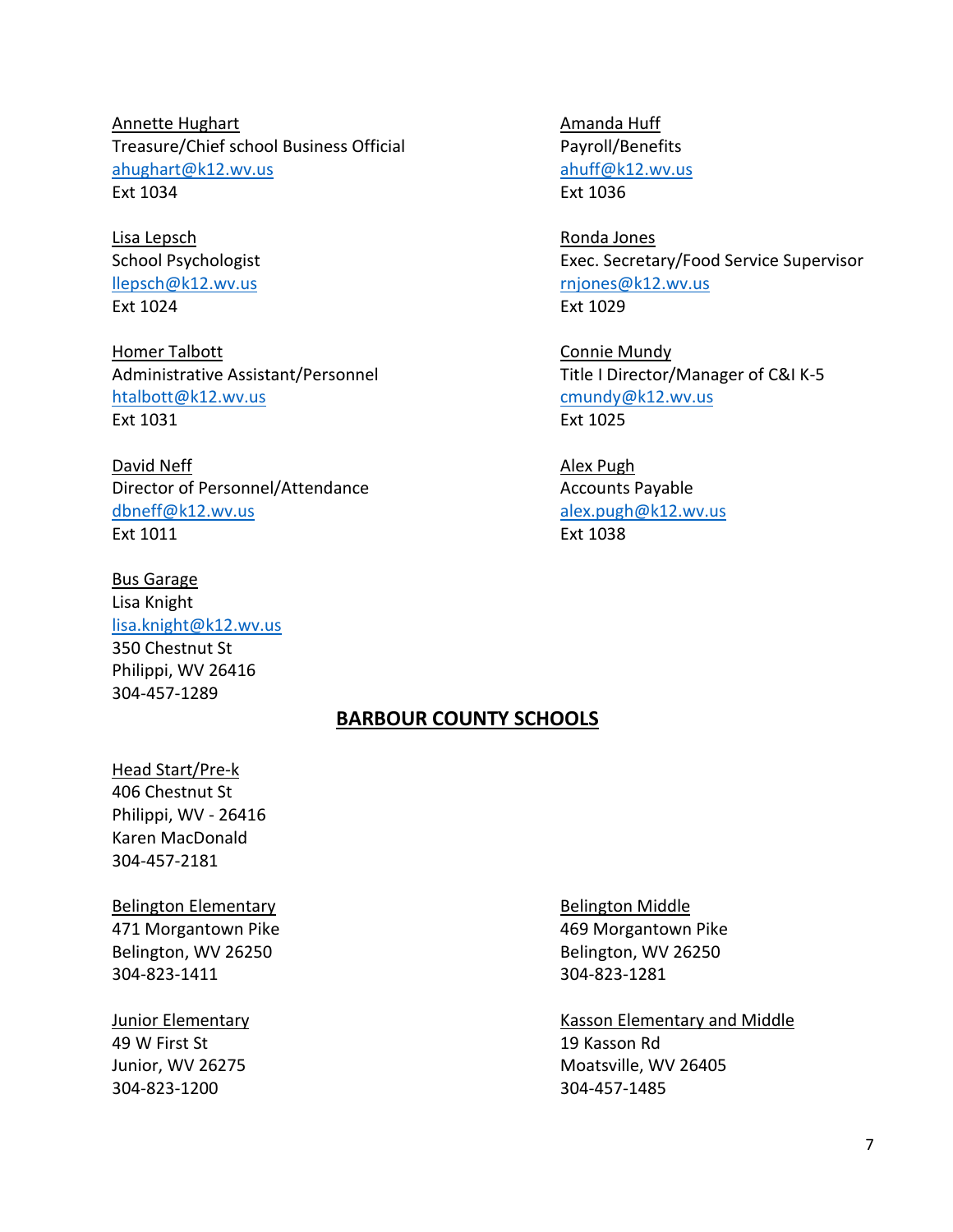Philippi Elementary Philippi Middle 547 Cherry Hill Rd 611 Cherry Hill Rd Philippi, WV 26416 Philippi, WV 26416 304-457-4229 304-457-2999

99 Horseshoe Dr 25 Horseshoe Dr Philippi, WV 26416 Philippi, WV 26416 304-457-1360 304-457-4807

Phillip Barbour High School Career and Technical Education Center

#### **LIBRARIES**

example 31 S Main St 878 Elliot Ave Philippi, WV 26416 Belington, WV 26250 304-457-3495 304-823-1026 Fax: 304-457-5569 Fax: 304-823-1026 philippi.lib.wv.us belington.lib.wv.us

Philippi Public Library **Belington Public Library** Belington Public Library

#### **ADDITIONAL EDUCATION OPPORTUNITIES**

Alderson Broaddus University (ABU) Fairmont State University

101 College Hill Dr 1201 Locust Ave Philippi, WV 26416 **Fairmont**, WV 26554 304-457-1700 304-367-4892 1-800-263-1549 1-800-641-5678

WV Business College No. 2006 No. 2012 12:00:00 NV University 116 Pennsylvania Ave 1550 University Ave 304-624-7695 304-293-0111

100 Campus Dr 223 W Main St Elkins, WV 26241 Salem, WV 26426 304-637-1900 304-728-5336 1-800-624-3157 [www.salemu.edu](http://www.salemu.edu/)

59 College Ave 2012 135 S Third St Buckhannon, WV 26201 Clarksburg, WV 26301 304-473-8000 304-624-6475

[www.abu.edu](http://www.abu.edu/) [www.fairmontstate.edu](http://www.fairmontstate.edu/)

Nutterfort, WV 26301 Morgantown, WV 26506

Davis & Elkins College Salem International University

WV Wesleyan College College Clarksburg Beauty Academy [www.wvwc.edu](http://www.wvwc.edu/) www.clarksburgbeautyacademy.com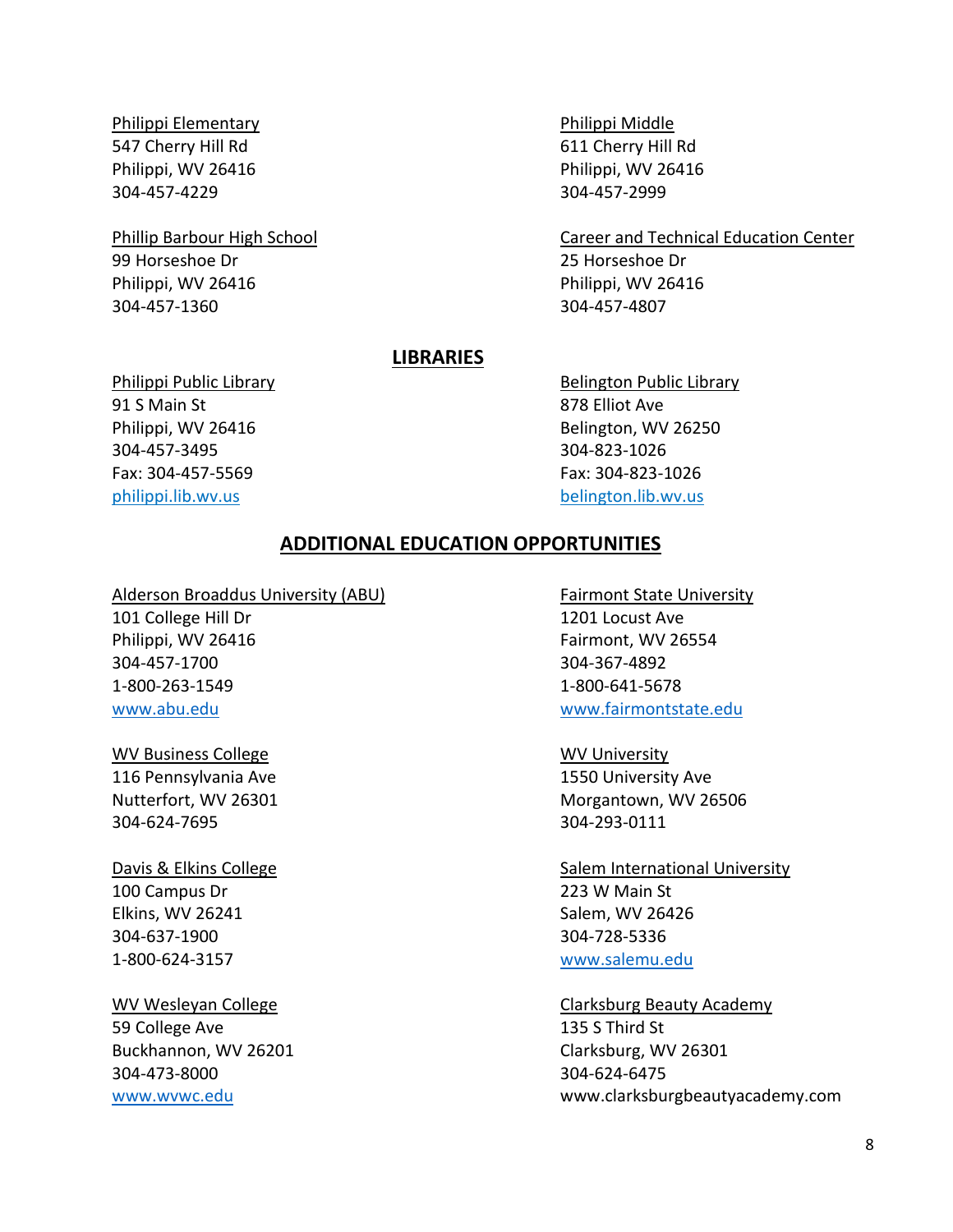Pierpont Community & Technical College American Foundation for the Blind 1201 Locust Ave 1108 Third Ave Ste 200 Fairmont, WV 26554 **Huntington, WV 25701** 304-367-4907 304-822-4800 1-855-297-0999 1-800-232-5463 [www.pierpont.edu](http://www.pierpont.edu/) [www.afb.org](http://www.afb.org/)

1001 Army Rd – Camp Dawson (OIC) Kingwood, WV 26537 120 Jackson St 304-329-2118 Fairmont, WV 26554 [www.wvchallenge.org](http://www.wvchallenge.org/) 304-366-8142

Mountaineer Challenge Academy **Challenge Academy** Opportunities Industrialization Center [www.oictrainingacademy.org](http://www.oictrainingacademy.org/)

### **Disability Support**

Disability Rights Wv **ABLE** 1-800-950-5250 1-800-439-1653 [www.Drofwv.org](http://www.drofwv.org/) [www.wvable.com](http://www.wvable.com/)

1-800-834-6408 304-296-0547 [www.nwvcil.org](http://www.nwvcil.org/) example and the state [www.wvdrs.org](http://www.wvdrs.org/) www.wvdrs.org

Center For Independent Living Theorem 2012 Center For Independent Living Theorem 2013 MV Department of Vocational Services

### **EMPLOYMENT SERVICES**

Clarksburg Job Service/Unemployment Office Elkins Job Service/Unemployment 153 W Main St Ste B Services Clarksburg, WV 26301 1023 N Randolph Ave 304-627-2125 Elkins, WV 26241 [www.workforcewv.org](http://www.workforcewv.org/) 304-637-0257

**Manpower** 

110 Tolley Dr Suite 1 Bridgeport, WV 26330 304-842-5419 [www.manpower.com](http://www.manpower.com/)

[www.workforce.org](http://www.workforce.org/)

## **US POST OFFICES**

Belington Junior 801 Crim Ave 204 Beach St Belington, WV 26250 Junior WV 26275 304-823-1269 304-823-1640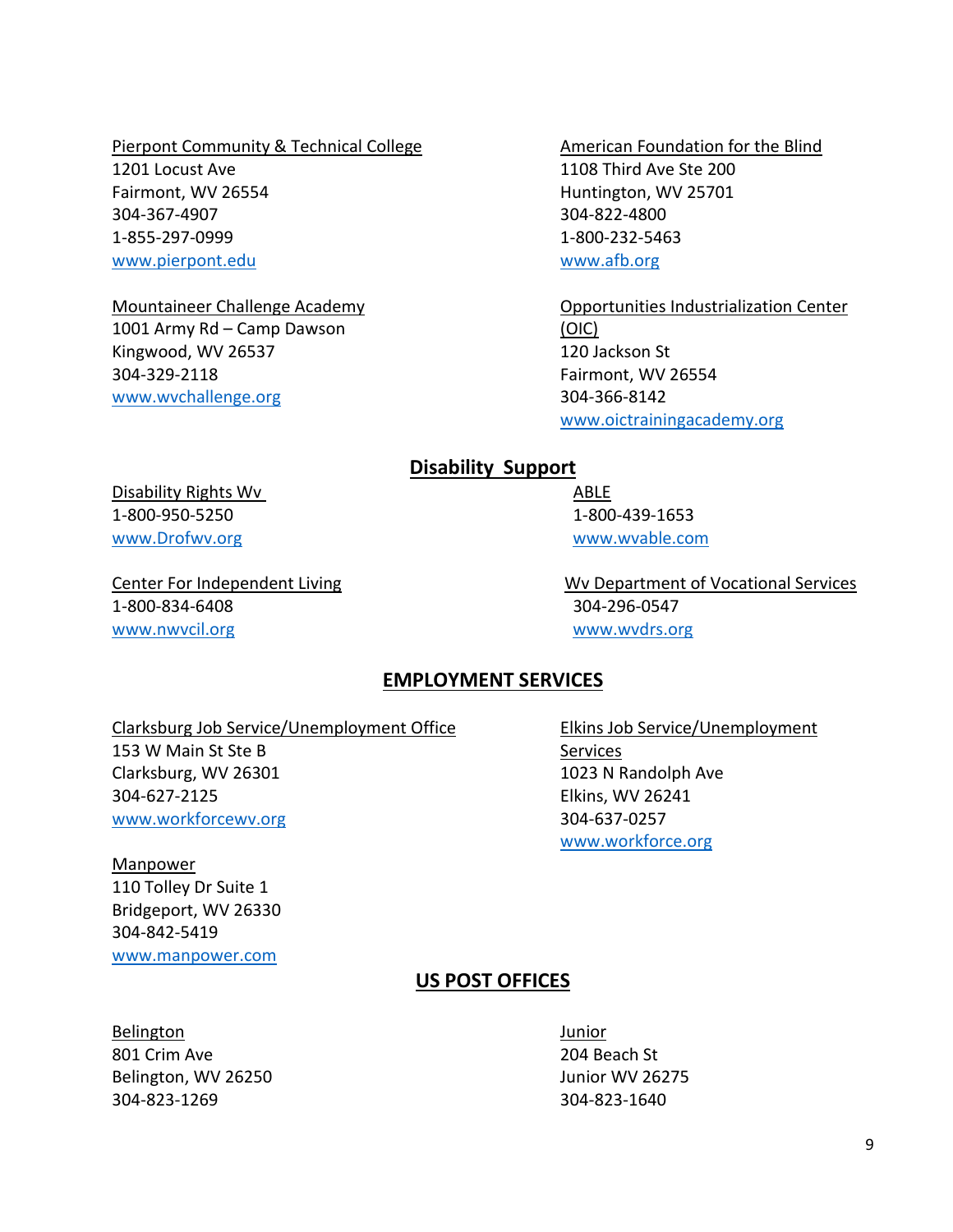Flemington Volga 42 E Veterans Memorial Hwy 14271 Audra Park Rd Flemington, WV 26347 Volga, Wv 26283 304-739-2440 304-457-1820

Galloway **Philippi** 5130 Galloway Rd 105 Railroad St Galloway, WV 26349 **Philippi, WV 26416** 304-739-2320 304-457-2376

Moatsville **Federal Express** 13205 Morgantown Pike 1-800-463-3339 Moatsville, WV 26405 304-457-1787

#### **Homelessness**

WV Coalition to End Homelessness North Central Community Actions 929 W Main St **Homeless Recovery** PO Box 4697 304-636-5193 Bridgeport, WV 26330 833-722-2014 [info@wvcoh.crs](mailto:info@wvcoh.crs)

Clarksburg Mission **Randolph County** Randolph County 312 N Fourth St 938 S Davis Ave Clarksburg, WV 26301 Elkins, WV 26241 304-622-2451 304-636-5193

Scott's Place 215 Scotts place Marian Fairmount Wv 26554 304-366-6543

[cpmut@gmail.com](mailto:cpmut@gmail.com) [www.ncwvca.org/homeless.htm](http://www.ncwvca.org/homeless.htm)

**Housing**

Housing Authority (HUD) 1404 N Randolph Ave Elkins Wv 26241 304-636-6495 info@rchawv.org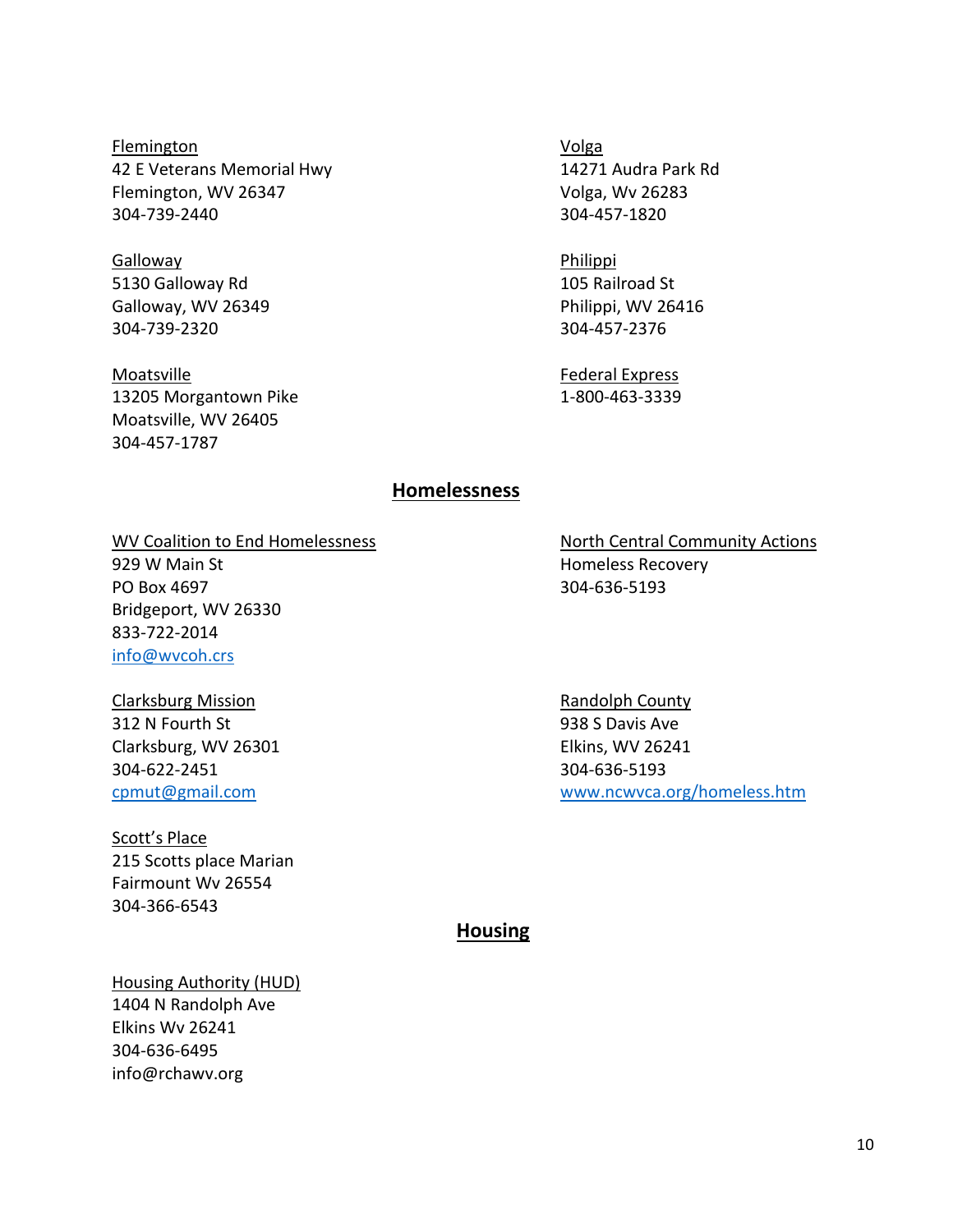### Laurel View Apts. The Contract of the Contract of Apartments Apartments 71 Samaritan Circle **Maggie Nelson** Maggie Nelson Belington, WV 26250 304-636-6495 304-823-2555 Ext 18

# Bradshaw Apts. The Contract of the Main St Apt

Ext 18 Ext 18

# Baughman Towers **Pine Brooke Apts.**

Maggie Nelson and Maggie Nelson Maggie Nelson 304-636-6495 304-636-6495

66 Baughman St 100 Dayton Park Rd Philippi, WV 26416 Philippi, WV 26416 304-457-5193 304-364-2330

# 601 Maple Ave 43 Hayden Dr Philippi, WV 26416 Philippi, WV 26416 304-457-1666 304-491-7864

# Maple Terrace Apts. Hayden Green Apts. Properties.wodagroup.com

# **SENIOR SERVICES**

47 Church St 305 Crim Ave Philippi, WV 26416 Belington Wv 26250 304-457-4545 304-823-3797 [www.bcsc.org](http://www.bcsc.org/) www.bcsc.org

# Alternative Home Care Senior Life Solutions- Therapy 312 Railroad Avenue 6 health Care Dr Elkins, WV 26241 **Philippi Wv 26416** 304-637-1000 304-457-8132 [alternativehomecare@ymail.com](mailto:alternativehomecare@ymail.com) [www.davishealthsystem.org](http://www.davishealthsystem.org/)

Senior Center – Philippi Senior Center-Belington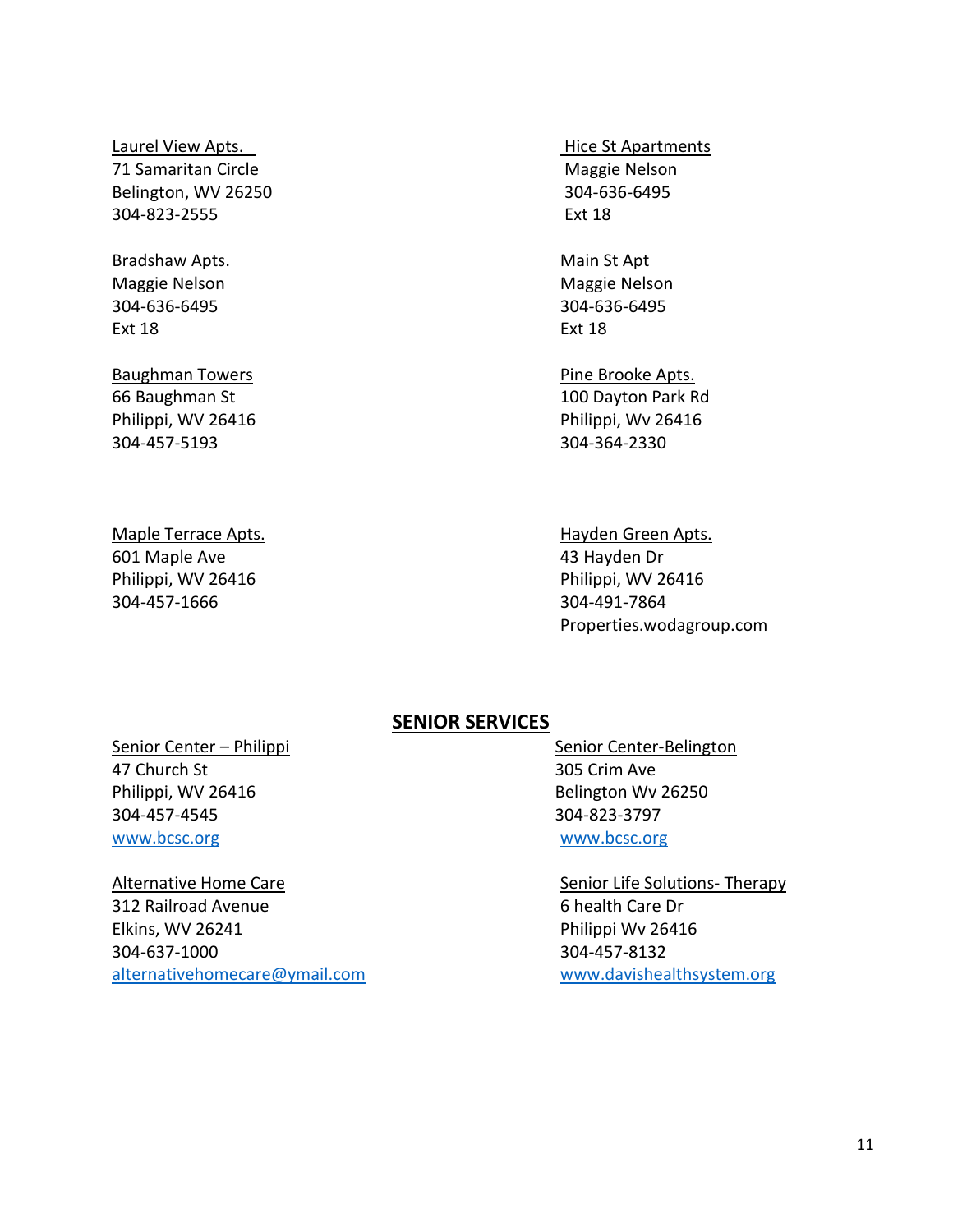### **MEDICAL SERVICES**

70 N Sturmer St 109 Wabash Ave Belington, WV 26250 **Philippi Wv 26416** 304-823-2800 304-457-1370

#3 Healthcare Dr. #6 Health Care Dr. Philippi Wv 26416 Philippi Wv 26416 304-457-2800 304-457-1522 [www.barbourhealth.org](http://www.barbourhealth.org/)

# 206 S Main St 206 S Main St Philippi, WV 26416 Philippi, WV 26416 304-457-4900 304-457-5744 [gnbackerjr@yahoo.com](mailto:gnbackerjr@yahoo.com)

Ruby Memorial Hospital Broaddus Hospital Broaddus Hospital Medical Center Dr 1 Health Care Dr Morgantown, WV 26505 **Philippi Wv 26416** 304-598-4400 304-457-1760 [www.wvunitedhealthsystem.org](http://www.wvunitedhealthsystem.org/) www.davishealthsystem.org

1 Amelia Dr 1200 JD Anderson Dr 304-473-2000 304-598-1200 [www.stj.net](http://www.stj.net/) www.mongeneral.com

Davis Memorial Hospital News Controller Center Controller United Hospital Center 812 Gorman Ave 372 Medical Park Dr Elkins, WV 26241 Bridgeport Wv 26330 304-636-3300 [www.wvumedicine.org](http://www.wvumedicine.org/) [www.davishealthsystem.org](http://www.davishealthsystem.org/)

Belington Medical Clinic **Barbour County Health Department** [www.barbourhealth.org](http://www.barbourhealth.org/) www.barbourhealthwv.oeg

Myers Clinic **Broaddus Family Practice Broaddus Family Practice** 

Barbour County Chiropractor Center **Barbour County Family Medicine** 

St. Joseph's Hospital Mon General Hospital Mon General Hospital Buckhannon, WV 26201 **Morthly Morton** Morgantown, WV 26505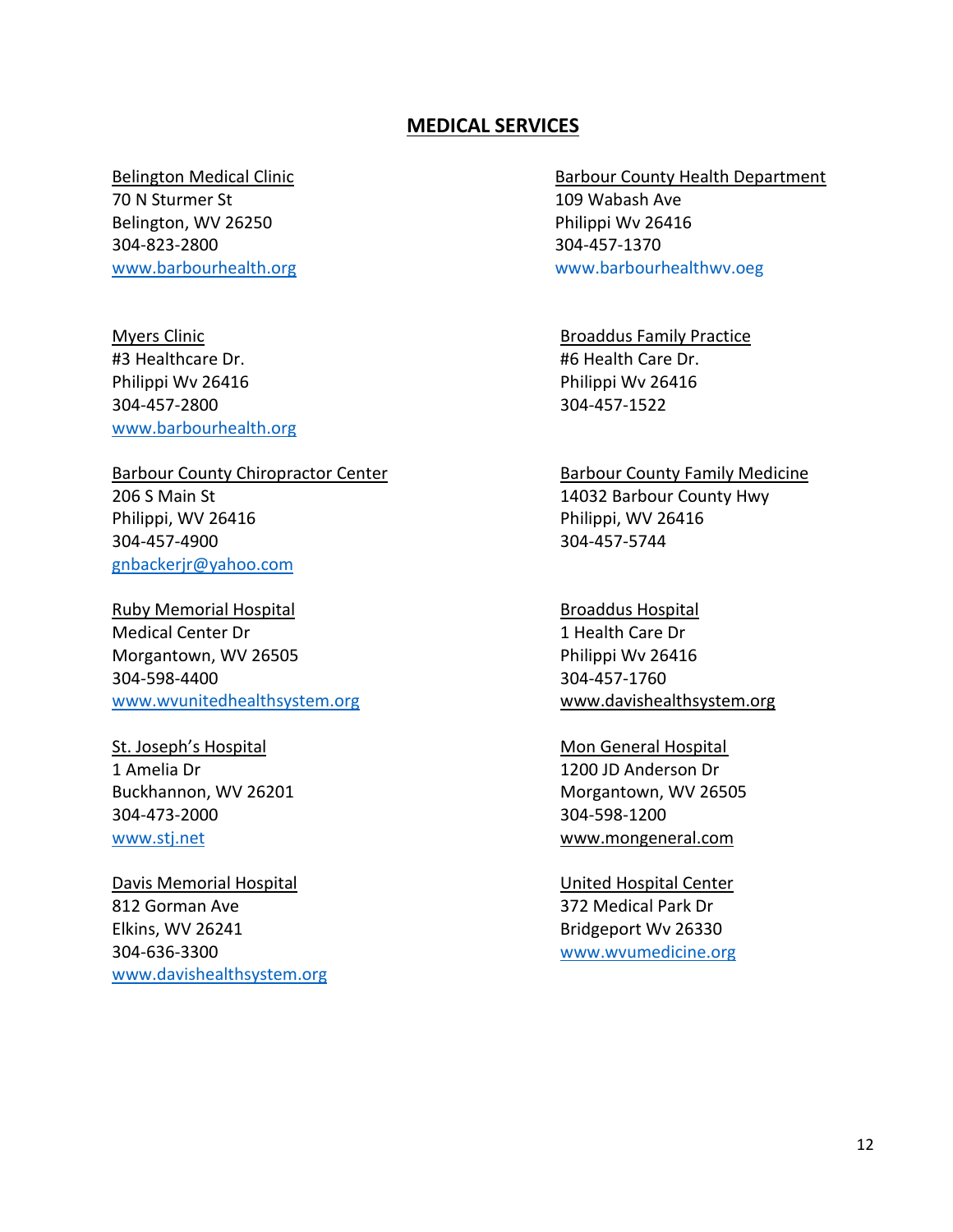# **Physical Therapy Services**

304-457-8585 304-823-1628

# WellSmart Good Samaritan 304-476-9355 304-823-2555

Broaddus Total Therapy **Elkins Physical Therapy Services** #1 Healthcare Dr 1035 Fraternal Cemetery Rd Philippi, WV 26416 Belington, WV 26250

22 Columbia St 216 Samaritan Circle Philippi, WV 26416 Belington, WV 26250 [www.good-sam.com](http://www.good-sam.com/)

# **HOSPICE SERVICES**

West Virginia Caring Mountain Hospice PO Box 760 1002 S Crim Ave Arthurdale, WV 26520 **Belington, WV 26250** 304-864-0884 304-823-3922 1-800-350-1161 1-888-763-7789 [www.wvcaring.org](http://www.wvcaring.org/)

Info: 1-866-656-9790 [www.mountainhospice.com](http://www.mountainhospice.com/)

## **HOME HEALTH**

Barbour County Home Health **Pannis County Accord Pannis Pannish Pannish Pannish Pannish Services** 109 Wabash Ave 218 Third St Philippi, WV 26416 **Elkins**, WV 26241 304-457-3315 304-636-5195

#### Northern WV for Independent Living Northern WV for Independent Living

109 Randolph Ave 12 S Crim Ave 304-636-0143 304-823-3192

Coordinating Council for Independent Living (CCIL) 501 Wilson Ln Ste 3 Elkins, WV 26241 304-636-9393

### **OPTOMETRISTS**

Dr. Stanley Toompas #7 Healthcare Dr Philippi, WV 26416 304-457-5315

Elkins, WV 26241 **Belington Wv 26250**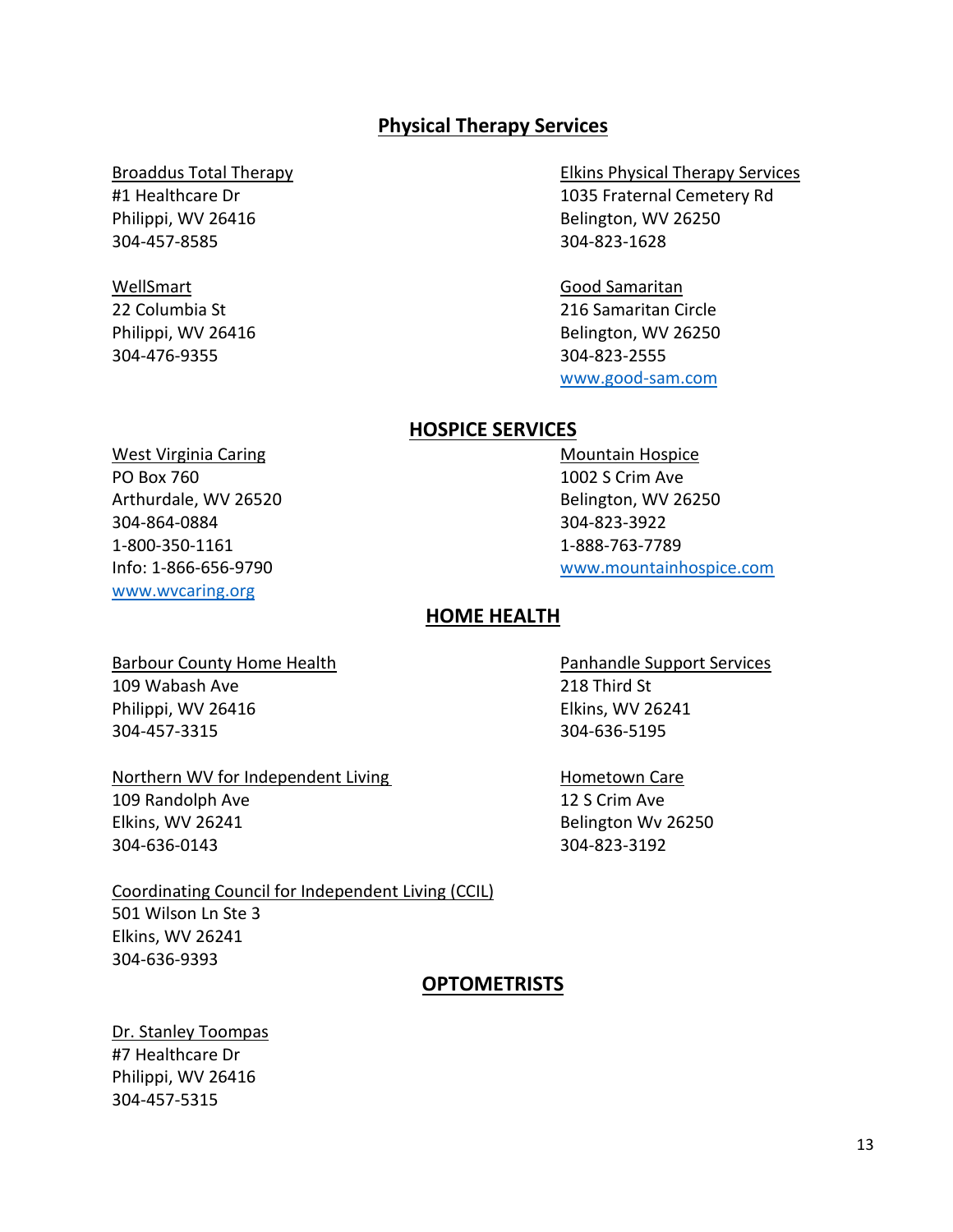### **DENTISITS**

601 Brown Ave **Columbia St Columbia St** Belington, WV 26250 **Philippi Wv 26416** 304-823-3186 304-457-0590

Dr. A. Lamarr Weese Mountaineer Dental

### **PHARMACIES**

Mace's Pharmacy – Belington Walgreens 204 S Crim Ave 204 S Crim Ave www.walgreens.com

Belington, WV 26250 **Philippi, WV 26416** 304-823-1001 304-457-4911

Mace's Pharmacy- Philippi 440 S Main St Philippi Wv 26416 304-457-4911

# **VETERAN'S SERVICES**

#### Veterans of Foreign War #410 American Legion Post #44

202 Watkins St 63 S Main St Belington, WV 26250 Philippi Wv 26416 304-823-1568 304-457-0801

305 Crim Ave 1 Medical Dr Belington, WV 26250 Clarksburg WV 26301 304-823-2326 304-623-3461 [www.americanlegionpostwv.com](http://www.americanlegionpostwv.com/) www.clarksburg.va.gov

Louis A. Johnson Center Work Force West Virginia 1 Medical Center Dr 1023 N Randolph Ave Clarksburg, WV 26301 Elkins Wv 26241 304-623-3461 304-637-0257 Ext 50031 1-800-733-0512 Ext 7623 [www.workforcewv.org](http://www.workforcewv.org/) 

[www.americanlegionpostwv.com](http://www.americanlegionpostwv.com/)

American Legion Post #96 Louis A Johnson VA Medical Center

#### Veteran's Transportation Veterans Outreach Program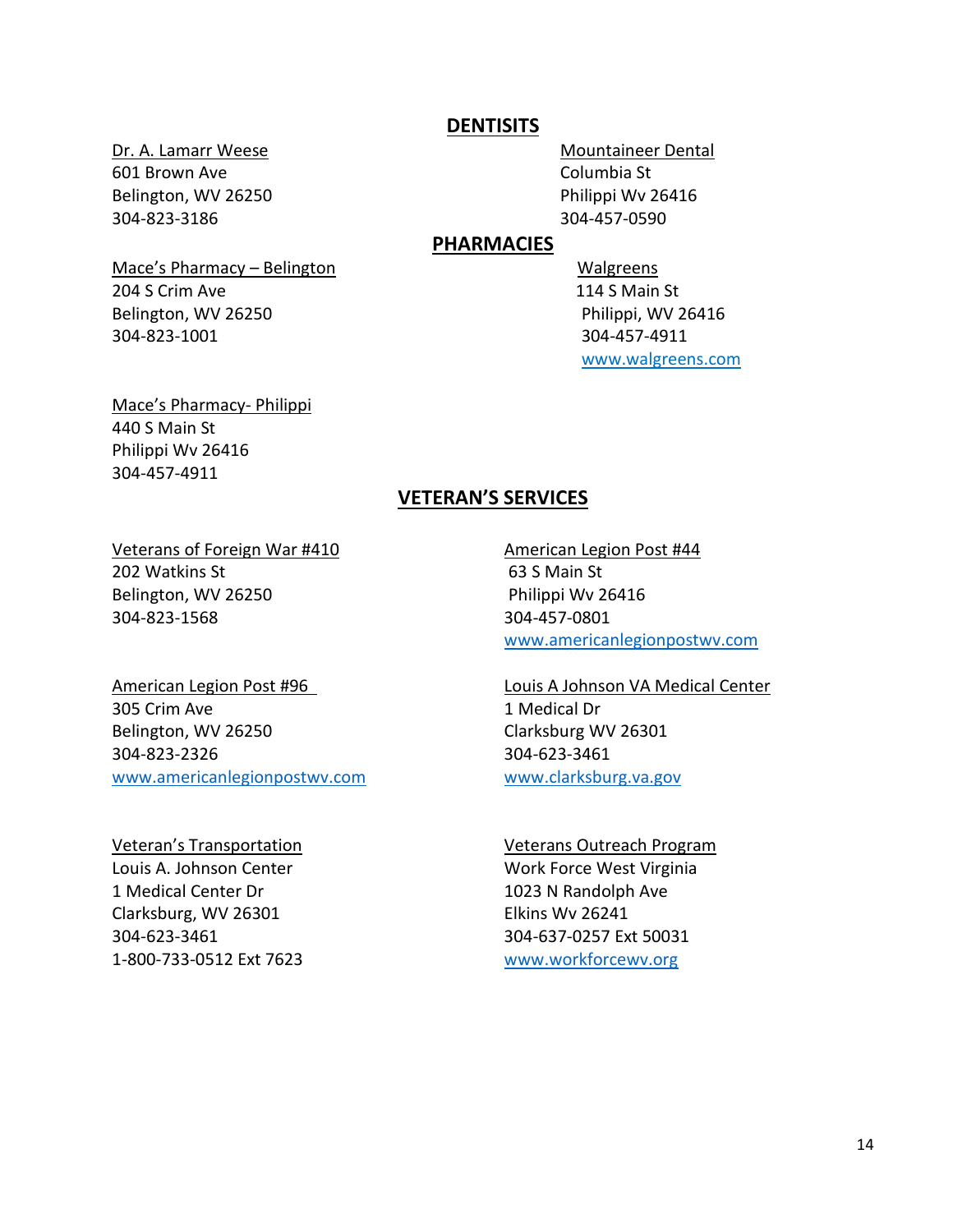# **MENTAL/BEHAVIORAL HEALTH**

#### Appalachian Community Health Circle of Caring

124 Greystone Ct 109 Wabash Ave Belington, WV 26250 **Philippi Wv 26416** 304-823-3873 304-457-1670

Chestnut Ridge Center/Hospital Vouth Health Center 930 Chestnut Ridge Rd 60 and 100 and 100 and 100 and 100 and 971 Harrison Ave Morgantown, WV 26505 **Elkins**, Wv 26241 304-598-6400 304-636-9450 [www.chestnutridgehospital.com](http://www.chestnutridgehospital.com/) www.youth-health.org

Highland – Clarksburg Hospital View Charles Control United Hospital Center 3 Hospital Dr #6 Hospital Plaza Clarksburg, WV 26301 Clarksburg, WV 26301 304-969-3100 304-623-5661 1-800-250-3806 1-800-786-6476 [www.highlandclarksburghospital.com](http://www.highlandclarksburghospital.com/) [www.uscwv.org](http://www.uscwv.org/)

William R Sharpe Hospital United Summit Center 936 Sharpe Hospital Rd 529 S Main St Weston, WV 26452 **Philippi, WV 26416** 304-269-1210 304-623-5666 [sharpehospital@wv.gov](mailto:sharpehospital@wv.gov) www,uscwv.org

1-844-Help4wv Barbour Behavioral Health Call:1-844-435-7498 70 N Stummer St Text:844-435-7498 Belington Wv 26250 Chat Online : [www.help4wv.com](http://www.help4wv.com/) 304-823-2800

# **Therapy for the Adolescence**

304-365-4102 304-842-7007

Klingberg Center For Children 1 Medical Center Dr Morgantown Wv 26506 304-293-7331

Brighter Pathways **Hanner Psychological services** 513 Race St 917 W Main St, Suite 203 Fairmont Wy 26554 **Bridgeport, WV 26330**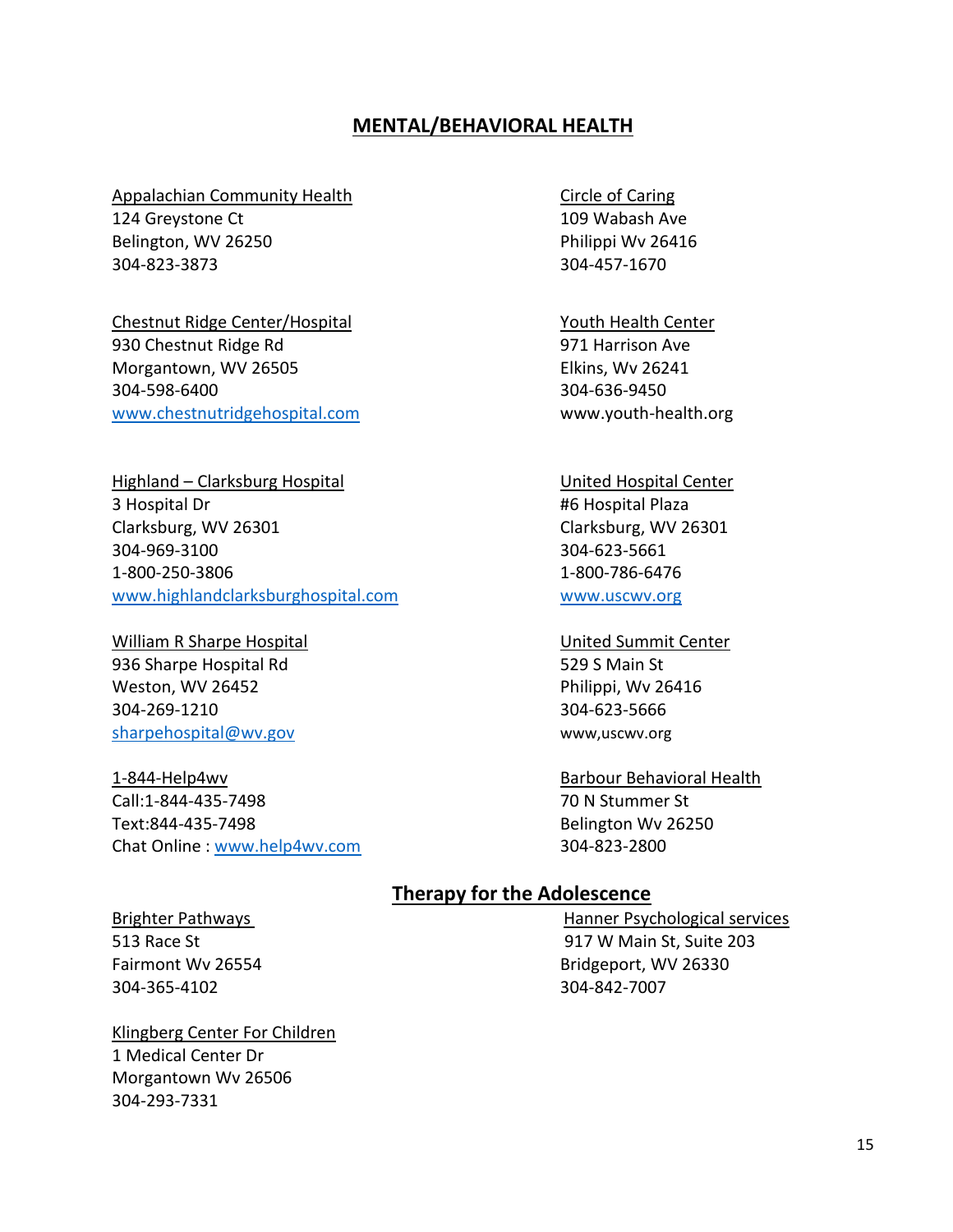# **Rehabs**

Oxford House Jacob's Ladder 309 S 22nd St Po Box F Clarksburg, WV 26301 Aurora, WV 26705 304-282-6504 304-239-1214 [www.oxfordhouse.org/pdf/wv](http://www.oxfordhouse.org/pdf/wv) [www.jacobsladderbrookside.com](http://www.jacobsladderbrookside.com/)

Clarksburg Sober Living Clarksburg Sober Living Anchor Recovery Solutions 312 M 4<sup>th</sup> St 1024 Rainbow Rd Clarksburg Wv 26330 Bridgeport Wv Men's House: 304-266-6611 304-808-1078 Womens House: 304-997-1760 [www.anchrecory.com](http://www.anchrecory.com/) [www.cburgmission.org](http://www.cburgmission.org/)

John D Good Recovery Center 100 Hope Mount Dr Terra Alta Wv 26764 304-789-3143

# **PEER LEAD SUPPORT GROUPS**

#### AA AA

84 S Main St 200 Pike St Philippi, WV 26416 Philippi, WV 26416 304-457-2691 304-457-1123 Wednesdays at 12 pm Thursdays at 8 pm

208 N Strummer St 107 Church St Belington, WV 26250 **Philippi**, WV 26416 304-439-4488 304-457-3206 Saturdays at 3 pm Mondays 6:30

Hope and Recovery **Hope and Recovery Hope and Recovery** 84 S Main St **Belington**, WV 26250 Philippi, WV 26416 304-517-4808 304-457-2691 Wednesdays at 6 pm Fridays at 8 pm

#### AA Celebrate Recovery

Contact: Lynn L. Contact: Emily Casto

Family Resource Network Family Resource Network Faith Deliverance Ministries Church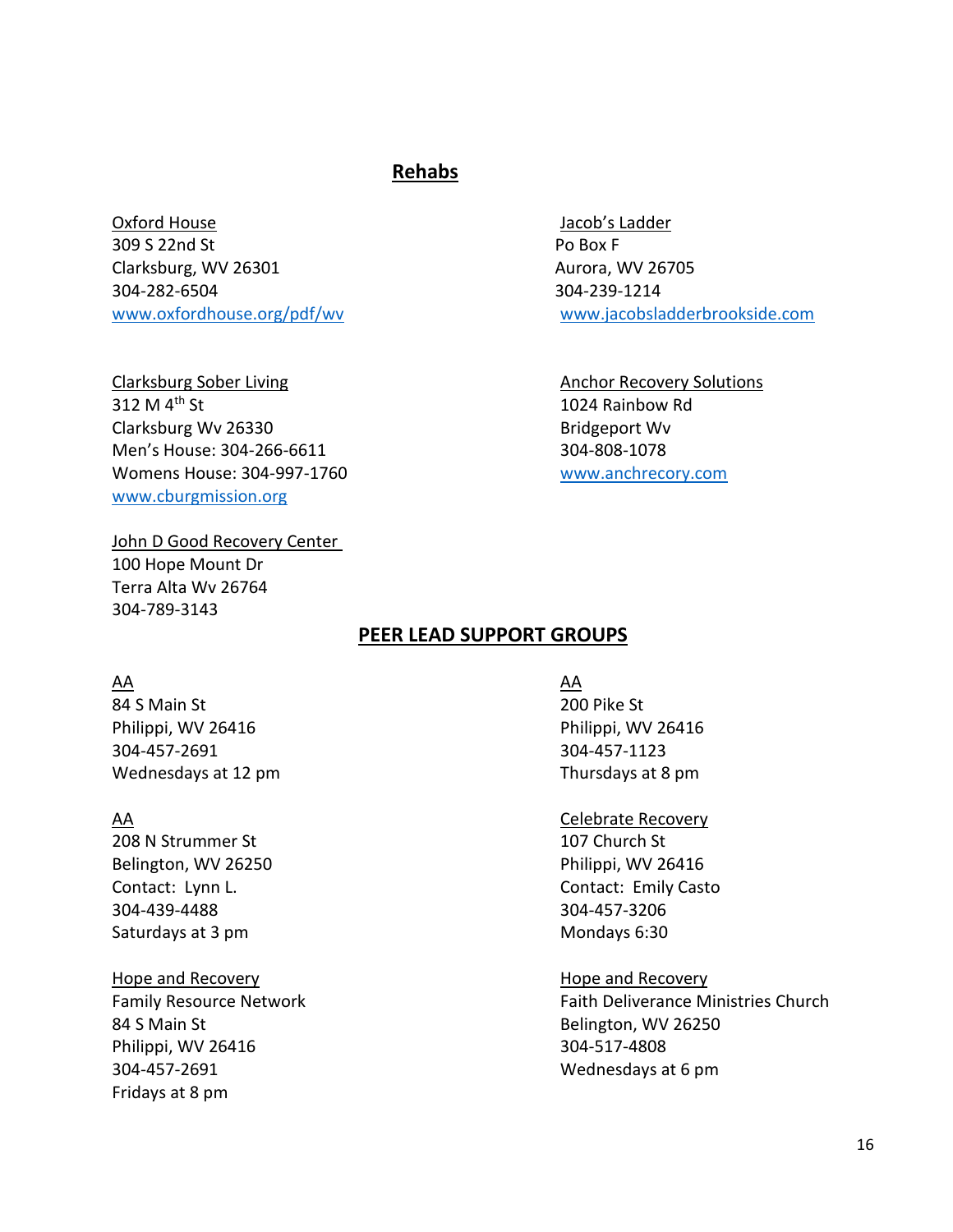# **ECONOMIC DEVELOPMENT**

Economic Development Authority of Barbour Co Barbour County Chamber of Commerce

304-457-1225 304-457-1958

33 S Main St 101 College Hill Rd Philippi, WV 26416 Philippi, WV 26416 [www.bcdawv.org](http://www.bcdawv.org/) [www.barbourchamber.org](http://www.barbourchamber.org/)

# **TRANSPORTATION**

Here and There Transit Wheelchair Accessible 336 Mansfield Dr Philippi, WV 26416 304-457-1818 [www.hereandtheretransit.com](http://www.hereandtheretransit.com/) 

# **UTILITIES**

### **Cable & Satellite Services**

City of Philippi **Dish Network** 108 N Main St 1-877-375-1012 Philippi, WV 26416 304-457-3700 Direct TV

188-866-3008

### Shentel Communications

304-269-6132 1-800-409-1203

Philippi, WV 26416 304-457-3700

### **Electricity**

City of Philippi **Mon Power/First Energy** Mon Power/First Energy 108 N Main St 1-800-686-0022

# **Internet/Telephone Services**

Sprint US Cellular

Frontier Sudden Link 1-866-226-5170 1-877-778-2486

1-877-405-1490 1-888-289-8722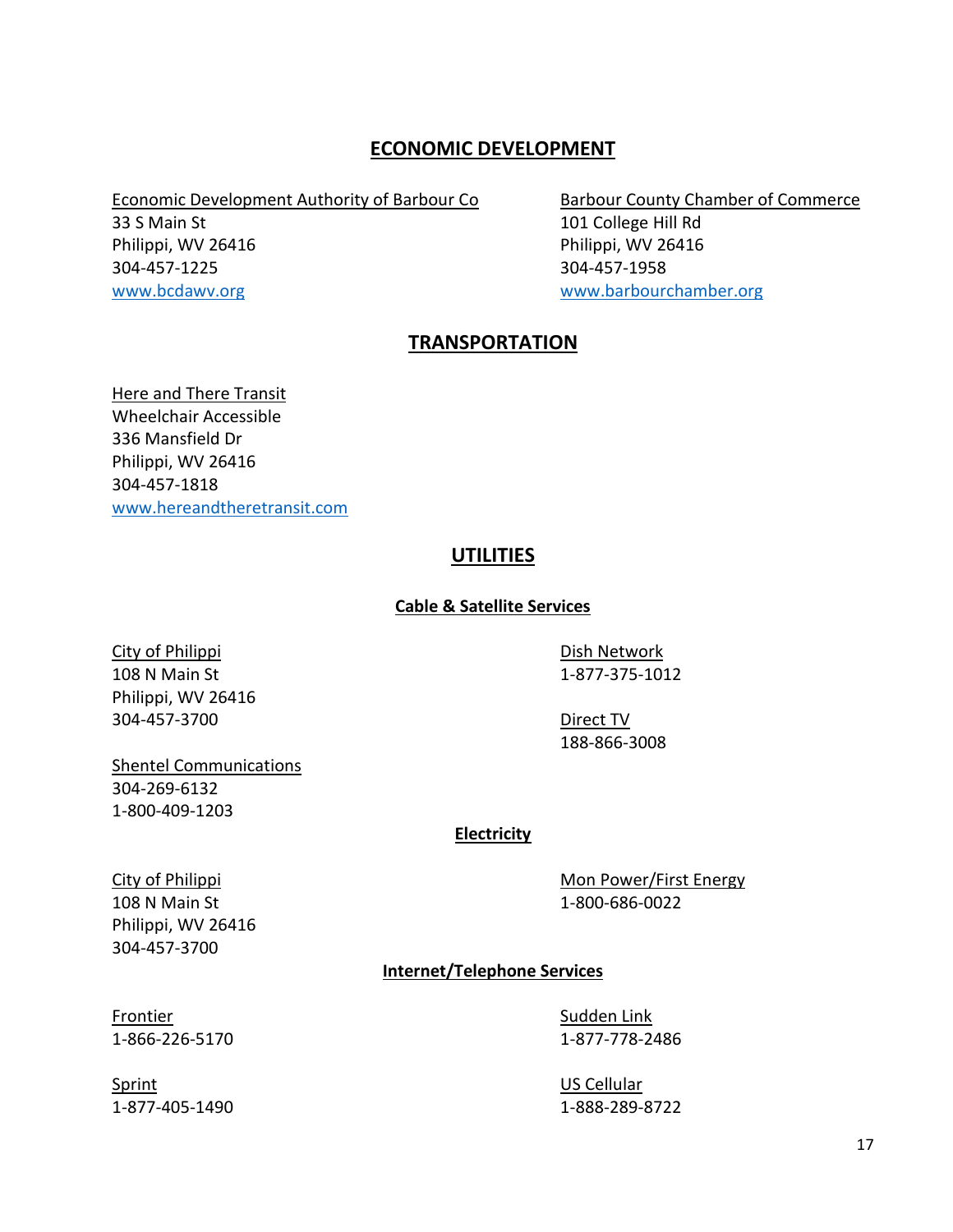AT&T Micrologic Micrologic

1-800-331-0500 1-866-395-6442

Shentel (Belington Area Only) 1-800-743-6835 or 304-269-6132

### **Natural Gas/Fuel**

304-457-2441 1-800-834-2070 42 Depot St Philippi, WV 26416

Southern States Mountaineer Gas

**Garbage Collection**

304-457-3700 304-823-2558

City of Philippi **Stewart Sanitation** Stewart Sanitation 108 N Main St 415 Morgantown Pike Philippi, WV 26416 Belington, WV 26250

**Water**

City of Belington City of Philippi 304-823-1611 304-457-3700

Central Barbour PSD Century-Volga PSD 304-457-4026 304-457-5735

Chestnut Ridge PSD City of Junior 304-457-4935 304-823-1829

South-Western Water District (Flemington Area) 304-739-2418

# **EMERGENCY & HOTLINE NUMBERS**

#### **Statewide & National Agencies**

Abortion Alternatives & Crisis Pregnancy Center Us Government information Hotline 1-800-421-4673 1-800-333-4636

Adult Education (Literacy) AIDS Information Hotline 1-800-642-2670 1-800-642-8244

1-800-252-6465 206-587-2838

Alcohol Help Line Alcoholics Anonymous (AA)